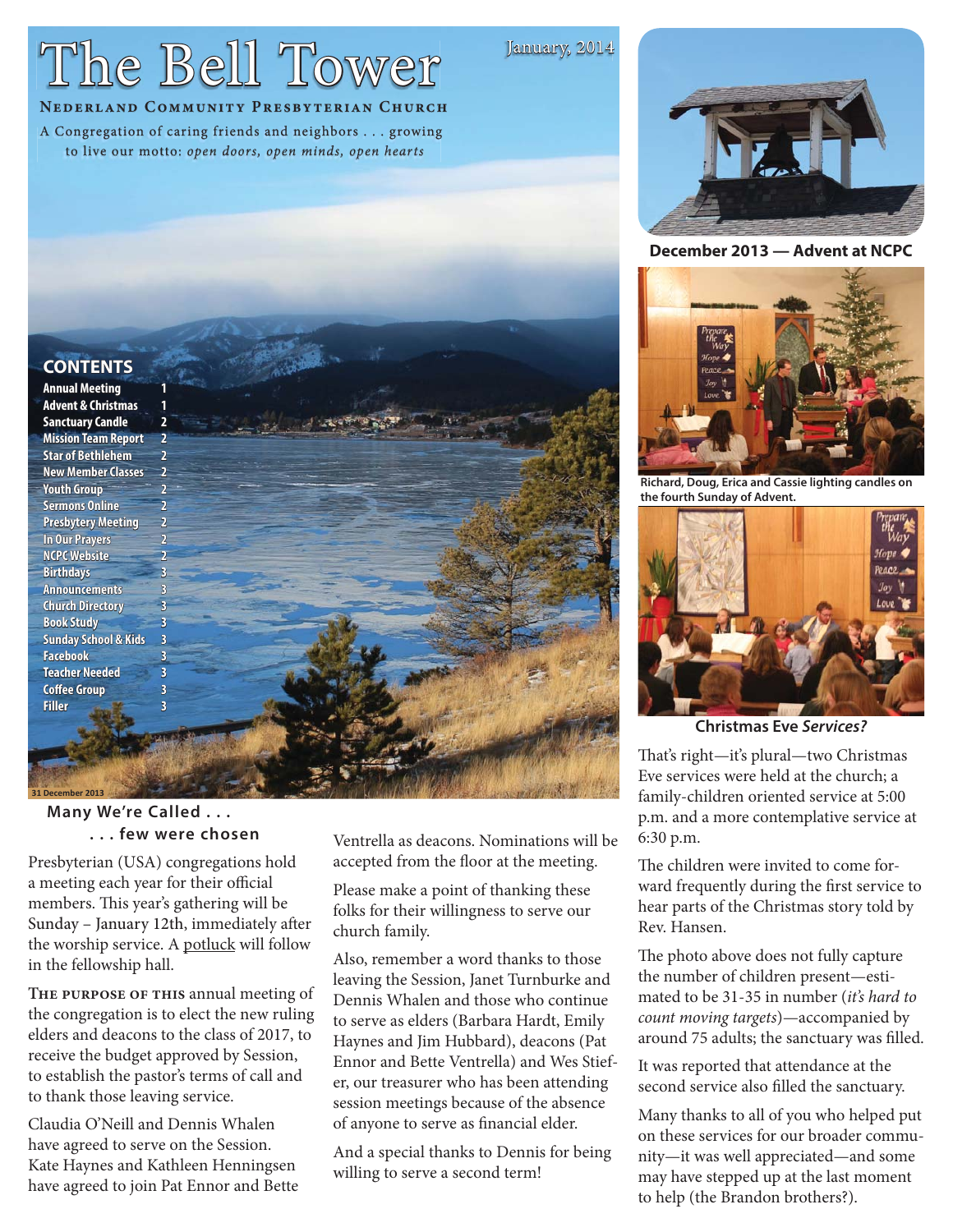#### **Report from the Mission Team**



**The Candle That Isn't**

For those of you who notice such things, the Christ candle in the sanctuary (pictured above behind the Bible) is not—is not a candle, that is—it is a small cylindrical kerosene lamp inside a 12 inch tall white plastic sleeve designed to look like a candle. Thus, most of the "candle" is empty white plastic anchored to the wood stand that previously supported a wax candle

This eliminates the need to replace a small tea candle as well as the need to search for a wick with enough length to support a flame. (Just try doing that quickly when the prelude is being played.)

Unlike a candle, a kerosene lamp does not require very much wick to be exposed to support a 1 inch high flame suitable for a worship service—no more than about 1/8 inch of wick is needed. The wick holder is threaded brass that screws into the top of the lamp. Thus, if you need the wick higher to facilitate lighting by the children, it can be raised by turning the holder counter-clockwise (unscrewing it).



*Threaded wick holder "unscrews" to elevate the wick if it needs to be higher for lighting.*

On the other hand, if you choose to pull the wick higher to facilitate lighting, the increased surface area will produce a much taller flame  $-$  e.g., the 5-6 inch flame you may have witnessed on the first Sunday of Advent — and probably earn an admonishment from the local Fire Marshall. In other words, please don't do it; choose to use the threaded wick holder appropriately.

"Thank you", "Bless You" and "Merry Christmas" were the nearly unanimous responses from nearly every family that received a food basket during the distribution on December 14. We distributed 100 food baskets along with some toys and clothing items to families from the Peak to Peak area.

This is nearly twice as many families as we served last year. The food and toys help many families to have a special and enjoyable Christmas rather than experiencing a cold and depressing time.

I want to thank everyone who was able to help in any way with the gathering, preparation and distribution of these items. I can assure you that they are very much appreciated by the families who have received them.

Looking back, 2013 was a very busy year with an increasing number of clients using the services of the Nederland Food Pantry—and we're expecting the needs for our services to continue to grow in 2014.

The Nederland Food Pantry has established a Board of Directors and

**Star of Bethlehem** - The Youth Group watched a video a few weeks ago that explains the Star of Bethlehem, astronomically and theologically. If you've written that off as ancient myth, or wondered about God's strange miracle, stick around after fellowship on Jan 5, to see for yourself just what it's all about.

**New Member Classes** – Are you interested in joining the church as a formal member? In early 2014 we will have a series of New Member gatherings, from 9-9:45 on three Sunday mornings. No tests or homework; this is simply to help us get to know each other, to learn about the history and ministry of NCPC, and to think about what it means to be a Presbyterian Christian.

#### **Youth Group**

Upcoming Youth Group meetings! Jan 12th, noon – Faith Questions Jan 17th, 6:30 – Movie & Mission Jan 28th, 6:30 – Soup and Super Bowl

**SUNDAY FELLOWSHIP** – If you can make coffee, set out some cookies, and fill a dishwasher, we need your help with Sunday Fellowship! The sign-up sheet is outside the kitchen.

**The Session meets** on January 19, at 11:30, or earlier, following fellowship for its regular monthly meeting



You

#### **Sermons Online**

When we launch the new Tubel website, links will make it very

easy to listen to sermons online. Until then, you can find them at YouTube.com, by searching for "Hansen Wendlandt". By clicking on his name, you will be directed to Hansen's channel with dozens of videos and sermons.

**Presbytery** – The next meeting for the Presbytery of Plains and Peaks is February 7-8, at United Presbyterian in Fort Morgan.



Crain; Cheryl Cwelich; Shirley Filer; Justine Irwin; Rev. Mark Lake; Karen Moss; Kent Snow; Megen Stadele; Joye Stanich; for those who are unable to worship with us on a regular basis; for those serving in the military.

Violet Aandres; Judy Anderson; Sebastian and Livingston New Website in the Works - The church website domain name nederlandcpc.org is back in our hands. We will move the material from nedcpc.org back to the previous location and expand it with more information about NCPC and its missions. If you have any skill in web arts and would like to help, then please talk to Gary Ennor or Hansen.

is working towards a somewhat more formal approach to the distribution of food so that our clients will be better served. Hopefully, the Food Pantry can grow to serve more of the needs within our community.

One of the items that is making it hard for the Food Pantry as we go forward, is that the rules for the availability and distribution of the Temporary Emergency Food Assistance Program (TEFAP, formerly known as USDA) has changed. It now appears that the Food Pantry will no longer have access to these food items for distribution.

Thus the Food Pantry will be applying for more grants and will be doing other various fund raisers in 2014 to make certain that the Food Pantry can continue to serve the working poor and other families in need that live in the greater Peak to Peak community.

I sincerely thank you all for your support during the past year, and I look forward to a fabulous 2014.

Dennis Whalen, Mission Elder and Chairperson, Nederland Food Pantry.